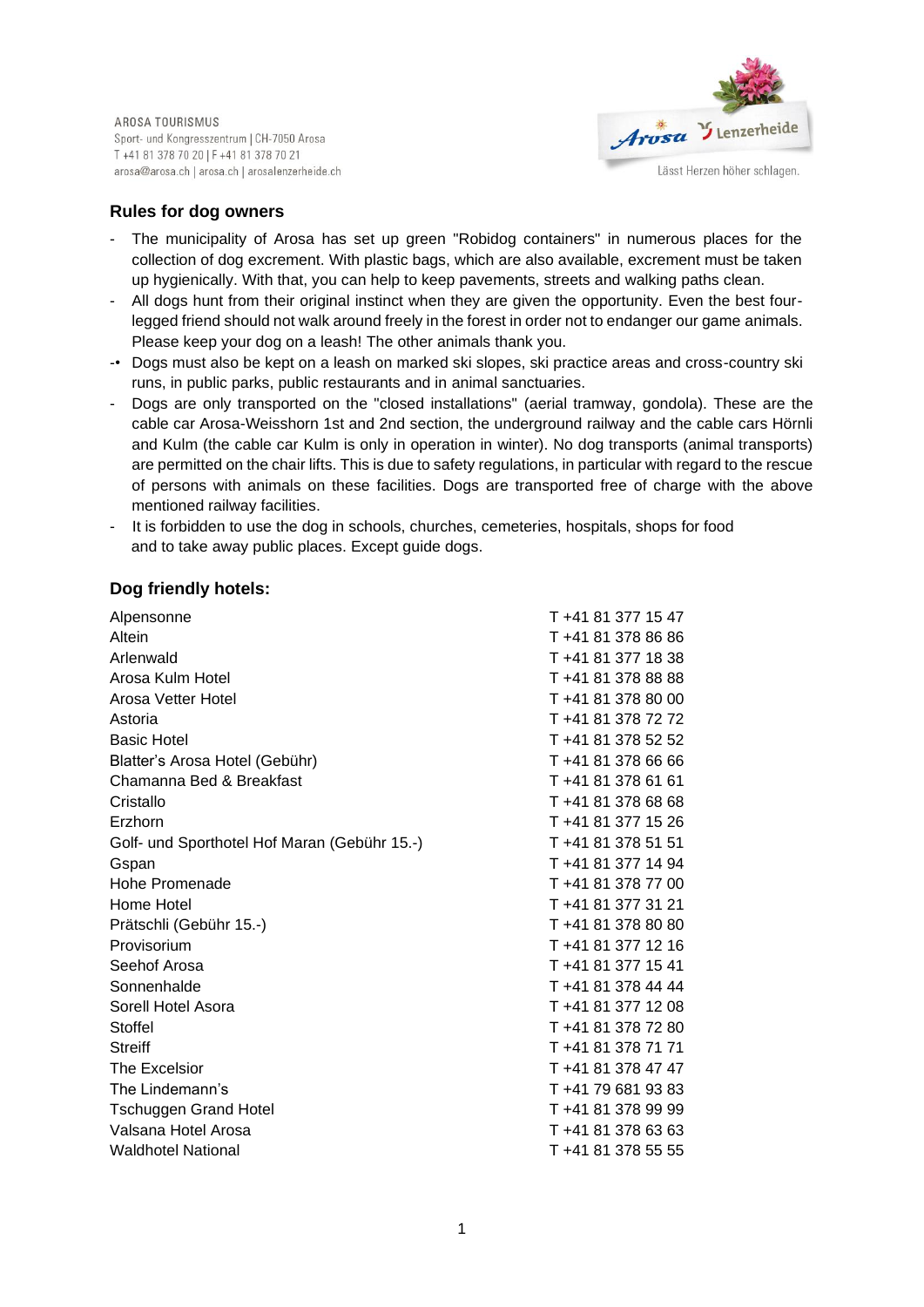AROSA TOURISMUS Sport- und Kongresszentrum | CH-7050 Arosa T +41 81 378 70 20 | F +41 81 378 70 21 arosa@arosa.ch | arosa.ch | arosalenzerheide.ch



# **Dog friendly restaurants:**

| Alpträumli                                                | T +41 81 377 17 17 |
|-----------------------------------------------------------|--------------------|
| Astoria-Stübli                                            | T +41 81 378 72 72 |
| Beizli in de Brünscht (Litzirüti)                         | T +41 81 377 33 34 |
| Bellini Vini e Spuntini                                   | T +41 81 377 17 17 |
| Brüggerstuba                                              | T +41 81 378 84 25 |
| Bündner-Stübli                                            | T +41 81 378 51 51 |
| Burestübli                                                | T +41 81 377 18 38 |
| Carmennahütte                                             | T +41 81 377 22 96 |
| Gadient's                                                 | T +41 81 356 50 40 |
| Grottino Pizzeria                                         | T +41 81 377 17 17 |
| Gspan                                                     | T +41 81 377 14 94 |
| Güterschuppen Arosa                                       | T +41 81 544 79 45 |
| Hörnlihütte                                               | T +41 81 377 15 04 |
| <b>Isblaatere</b>                                         | T +41 81 378 51 06 |
| Kachelofa-Stübli                                          | T +41 813 785 555  |
| K-Lounge                                                  | T +41 81 378 88 88 |
| La Collina (Mittag)                                       | T +41 81 378 99 99 |
| Lamm und Leu                                              | T +41 81 377 13 66 |
| Le Bistro, Hotel Cristallo                                | T +41 81 378 68 68 |
| Locanda                                                   | T +41 81 378 80 80 |
| <b>Maraner Stube</b>                                      | T +41 81 378 51 51 |
| Muntanella (Mittag)                                       | T+41 81 378 88 88  |
| Nosti bar                                                 | T +41 81 378 88 88 |
| Panorama-Restaurant                                       | T +41 81 378 86 86 |
| Pizzeria Da Ganni                                         | T +41 81 377 40 41 |
| Piz Kulm                                                  | T +41 81 378 88 88 |
| Prätschli-Stall                                           | T +41 81 378 80 80 |
| <b>Restaurant Charlotte</b>                               | T +41 81 377 15 41 |
| <b>Restaurant Erzhorn</b>                                 | T +41 81 377 15 26 |
| <b>Restaurant Pop Corn</b>                                | T +41 81 377 31 38 |
| Restaurant Schnüggel                                      | T +41 81 377 17 17 |
| <b>Restaurant Strandbad</b>                               | T +41 81 377 18 93 |
| Sattelhütte                                               | T +41 81 378 84 07 |
| Sennerei Maran                                            | T +41 81 377 22 77 |
| Serenata                                                  | T +41 81 378 80 80 |
| Simmens Rösti                                             | T +41 81 356 56 26 |
| <b>Stivetta</b>                                           | T +41 813 785 555  |
| Stüva                                                     | T +41 81 378 88 88 |
| Taverne                                                   | T +41 81 378 88 88 |
| Tschuggenhütte                                            | T +41 81 378 84 45 |
| Twist                                                     | T +41 81 378 63 63 |
| Vetterstübli (kleine bis mittelgrosse, guterzogene Hunde) | T +41 81 378 80 00 |
| 360° Panoramarestaurant Weisshorngipfel                   | T +41 81 378 84 02 |
|                                                           |                    |

### **Rules of conduct in restaurants**

- Well-behaved dogs are always welcome.

- Please keep your dogs on a leash in the restaurants.

- The dogs are not allowed to stay on the seats.

- We ask you to indicate the dog when making a reservation.